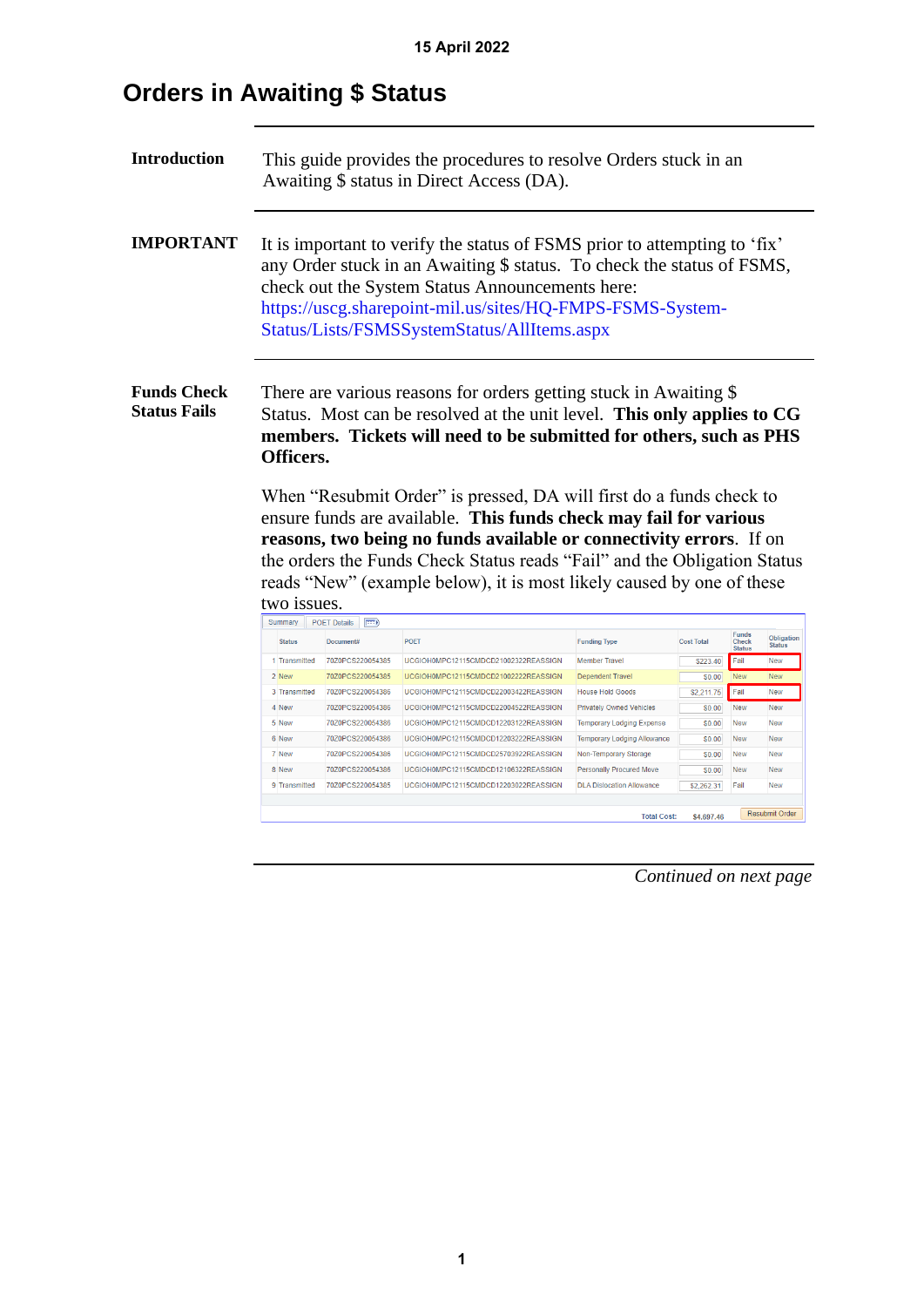# **Orders in Awaiting \$ Status, Continued**

**Procedures** See below.

|                                                             |                                                 | <b>Action</b>                                                                                                                                                                                                                                          |                                                             |                   |                                        |                           |
|-------------------------------------------------------------|-------------------------------------------------|--------------------------------------------------------------------------------------------------------------------------------------------------------------------------------------------------------------------------------------------------------|-------------------------------------------------------------|-------------------|----------------------------------------|---------------------------|
| PCS Order                                                   | Notes<br>Funding                                | Order Status indicates Awaiting \$:<br>Audit                                                                                                                                                                                                           |                                                             |                   |                                        |                           |
|                                                             |                                                 | Approval                                                                                                                                                                                                                                               |                                                             |                   |                                        |                           |
| <b>Luke Skywalker</b>                                       |                                                 | Empl ID: 1234567                                                                                                                                                                                                                                       | <b>Empl Record:</b><br>0<br>Go<br>$\checkmark$              |                   |                                        |                           |
| <b>Trans ID:</b><br><b>Begin Date:</b>                      | 2711147<br>07/01/2021                           | <b>Order Action:</b><br><b>Order Type:</b>                                                                                                                                                                                                             | Permanent Change of Station                                 |                   |                                        |                           |
| <b>Order End Date:</b>                                      | 07/10/2021                                      | <b>Order Status:</b><br>Awaiting \$                                                                                                                                                                                                                    |                                                             |                   |                                        |                           |
| <b>PCS Basic Information</b>                                |                                                 |                                                                                                                                                                                                                                                        |                                                             |                   |                                        |                           |
|                                                             |                                                 |                                                                                                                                                                                                                                                        | RA3                                                         | Q                 |                                        |                           |
| <b>Current Department:</b><br><b>Current Location Code:</b> | 010228<br><b>VA0031</b>                         | CGCC-33-EOC-NAIS<br>CG UNITS-ALEXANDRIA VA                                                                                                                                                                                                             | <b>Project Code:</b><br><b>RA</b><br>Q<br><b>Task Code:</b> |                   |                                        |                           |
| <b>Current Position Number:</b>                             | 00107090                                        | NETWORK OPS SEC CTR DUTY                                                                                                                                                                                                                               | O&S-Mil Py<br><b>Fund Source:</b>                           |                   |                                        |                           |
| <b>Current Job Code:</b>                                    | 420592                                          | <b>OSC</b>                                                                                                                                                                                                                                             |                                                             |                   |                                        |                           |
| <b>Action:</b>                                              | $XFR$ $Q$                                       | Reason Code: PCS Q Mutual Code: Standard                                                                                                                                                                                                               | 07/01/2022<br>BU<br><b>Rotation Dt:</b>                     |                   |                                        |                           |
| <b>Authorizing Official:</b>                                |                                                 |                                                                                                                                                                                                                                                        |                                                             |                   |                                        |                           |
|                                                             | Govt Credit Card Holder                         | Is Travel Authorized for these Orders?                                                                                                                                                                                                                 | Route for Approval                                          |                   |                                        |                           |
|                                                             |                                                 |                                                                                                                                                                                                                                                        | Personalize   Find   View All   2                           | First             |                                        | $(4)$ 1-9 of 9 $(k)$ Last |
|                                                             |                                                 |                                                                                                                                                                                                                                                        |                                                             |                   |                                        |                           |
| <b>Summary</b>                                              | <b>POET Details</b><br>F                        |                                                                                                                                                                                                                                                        |                                                             |                   |                                        |                           |
| <b>Status</b>                                               | Document#                                       | <b>POET</b><br>First: Verify FSMS is up and running. For example, if FSMS is scheduled to<br>go down at 2100 EST and the Orders are submitted for a funds check at 2115<br>EST, the funds check will fail, and the Order will remain in an Awaiting \$ | <b>Funding Type</b>                                         | <b>Cost Total</b> | <b>Funds</b><br>Check                  |                           |
| status.                                                     |                                                 | Second: Upon verification FSMS is active, click Resubmit Order. If the                                                                                                                                                                                 |                                                             |                   |                                        | Obligation                |
|                                                             |                                                 | status does not change, wait a bit longer.                                                                                                                                                                                                             |                                                             |                   |                                        |                           |
| Summary<br><b>Status</b>                                    | <b>POET Details</b><br><b>FEED</b><br>Document# | <b>POFT</b>                                                                                                                                                                                                                                            | <b>Funding Type</b>                                         | <b>Cost Total</b> | <b>Funds</b><br>Check<br><b>Status</b> | <b>Status</b>             |
| 1 Transmitted                                               | 70Z0PCS220054385                                | UCGIOH0MPC12115CMDCD21002322REASSIGN                                                                                                                                                                                                                   | <b>Member Travel</b>                                        | \$223.40          | Fail                                   | New                       |
| 2 New                                                       | 70Z0PCS220054385                                | UCGIOH0MPC12115CMDCD21002222REASSIGN                                                                                                                                                                                                                   | <b>Dependent Travel</b>                                     | \$0.00            | New                                    | New                       |
| 3 Transmitted                                               | 70Z0PCS220054386                                | UCGIOH0MPC12115CMDCD22003422REASSIGN                                                                                                                                                                                                                   | <b>House Hold Goods</b>                                     | \$2,211.75        | Fail                                   | <b>New</b>                |
| 4 New                                                       | 70Z0PCS220054386                                | UCGIOH0MPC12115CMDCD22004522REASSIGN                                                                                                                                                                                                                   | <b>Privately Owned Vehicles</b>                             | \$0.00            | New                                    | New                       |
| 5 New                                                       | 70Z0PCS220054386                                | UCGIOH0MPC12115CMDCD12203122REASSIGN                                                                                                                                                                                                                   | <b>Temporary Lodging Expense</b>                            | \$0.00            | New                                    | <b>New</b>                |
| 6 New                                                       | 70Z0PCS220054386                                | UCGIOH0MPC12115CMDCD12203222REASSIGN                                                                                                                                                                                                                   | <b>Temporary Lodging Allowance</b>                          | \$0.00            | <b>New</b>                             | Obligation<br>New         |
| 7 New                                                       | 70Z0PCS220054386                                | UCGIOH0MPC12115CMDCD25703922REASSIGN                                                                                                                                                                                                                   | Non-Temporary Storage                                       | \$0.00            | New                                    | New                       |
| 8 New                                                       | 70Z0PCS220054386                                | UCGIOH0MPC12115CMDCD12106322REASSIGN                                                                                                                                                                                                                   | <b>Personally Procured Move</b>                             | \$0.00            | <b>New</b>                             | <b>New</b>                |

*Continued on next page*